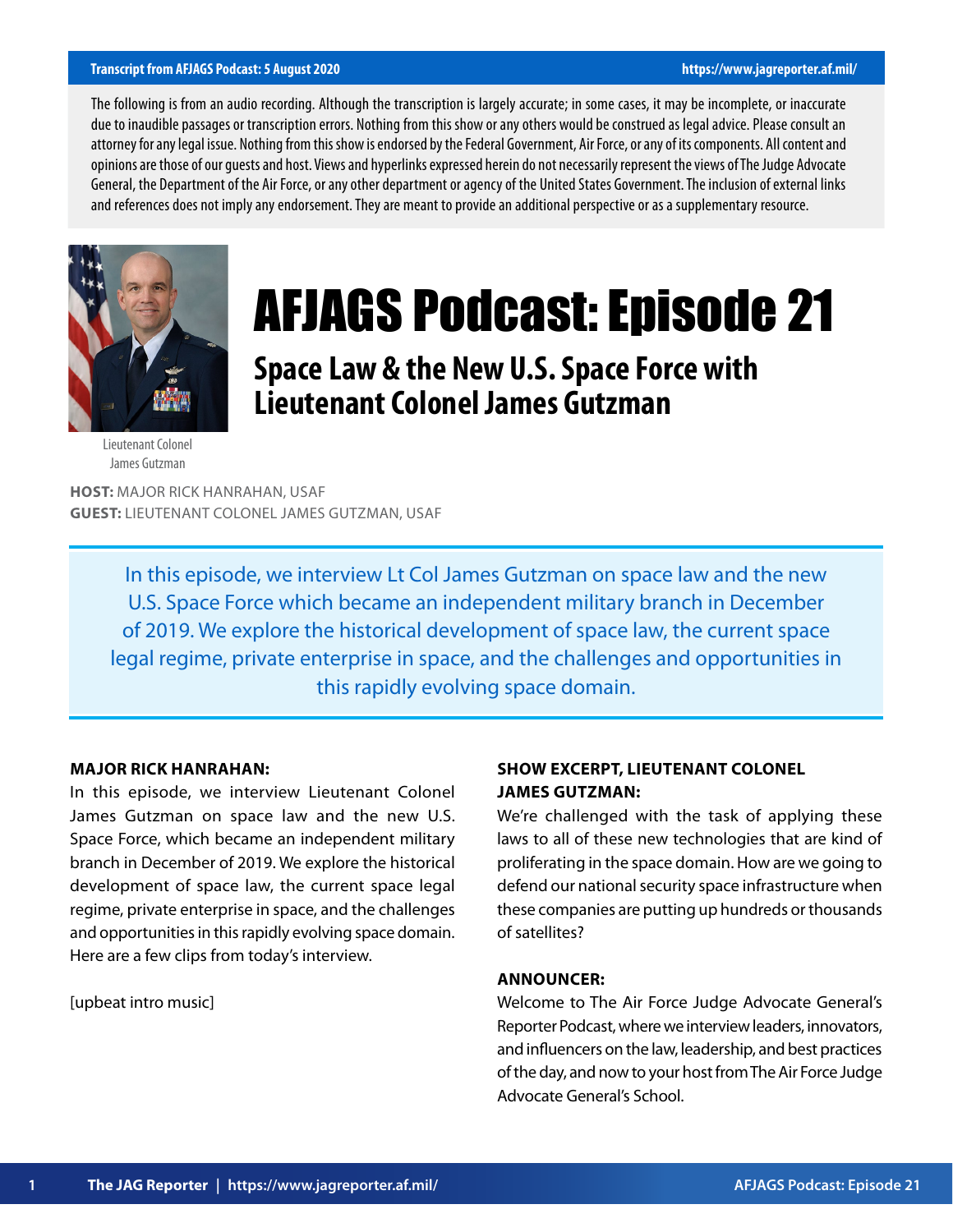#### **MAJ HANRAHAN:**

Welcome to another episode from The Air Force Judge Advocate General's School at Maxwell Air Force Base. I'm your host Major Rick Hanrahan. Remember, if you liked the show, please consider subscribing on an Apple podcasts and leaving a review. This helps us to grow in outreach to the JAG Corps and beyond.

Well, I'm very excited for our show today. We're going to discuss a cutting edge topic and one that most of you are very interested in learning more about, the new U.S. Space Force. Within today's discussion, we'll explore the origins and current state of space law and the law of war in space. Our guest today, Lieutenant Colonel James Gutzman, is a space law subject matter expert and currently is the Chief of Space Law, U.S. Space Command and **[U.S. Space Force](https://www.spaceforce.mil/)** at Peterson Air Force Base, Colorado. Sir, thank you for comin' on today to talk to us.

# **LT COL GUTZMAN:**

Great, my pleasure. Really excited to do this.

# **GUEST INTRODUCTION**

# **MAJ HANRAHAN:**

Lieutenant Colonel Gutzman enlisted in the Air Force in 1993 as a graduate of basic military training. He served nine years as a satellite and wideband maintenance craftsman in Guam, Peru, Honduras, Kuwait, and Saudi Arabia. He completed officer training school and commissioned in 2002. From there, he worked as a Space Operations Officer in the California Air National Guard for eight years.

Upon completion of law school, he transitioned back into the active duty Air Force as a direct appointee, where he's held positions at the Base legal office at McConnell Air Force Base, Kansas. He's been a Deputy Staff Judge Advocate at Joint Base Elmendorf-Richardson in Alaska; a Staff Judge Advocate at Grissom Air Reserve Base in Indiana; and obtained an LL.M. in Space Law at McGill

University in Montreal, Quebec, Canada; and in 2017 was assigned to the Air Force Space Command at Peterson Air Force Base, Colorado, where he is now the Chief of Space Law, U.S. Space Command and U.S. Space Force.

# **PODCAST INTERVIEW**

#### **MAJ HANRAHAN:**

Sir, to get started, could you talk a little bit more about what you do in your current position?

#### **LT COL GUTZMAN:**

So I'm part a team of attorneys that does the space international and operational law for both U.S. Space Command and U.S. Space Force. So on the space side, we have a lot of interaction with our commercial partners. So you probably know that **[SpaceX](https://www.spacex.com/)** and **[Blue](https://www.blueorigin.com/) [Origin](https://www.blueorigin.com/)**, those companies when they launch, they're primarily launching from Air Force installations. And we'll review and do the legal analysis for some of those commercial space operations support agreements for those companies.

On the international side, the U.S. Space Force has a couple of Space Force-led international sites. So if you think of like Thule Air Force Base in Greenland or Ascension Island in the South Atlantic, each of those sites might have anywhere from 30 to 100 international agreements that govern what the United States Department of Defense can do in those areas. And we do the legal reviews for a lot of those implementing arrangements and some of those agreements. And we're also the repository for those agreements.

And then on the operational law side, that's really kind of the lion's share of what we do. That's the law of war in the space domain, and kind of what constitutes a hostile act in space, what constitutes a hostile intent, what is a use of force in space, and when can you use force in self-defense. That's kind of the bread and butter of what we do.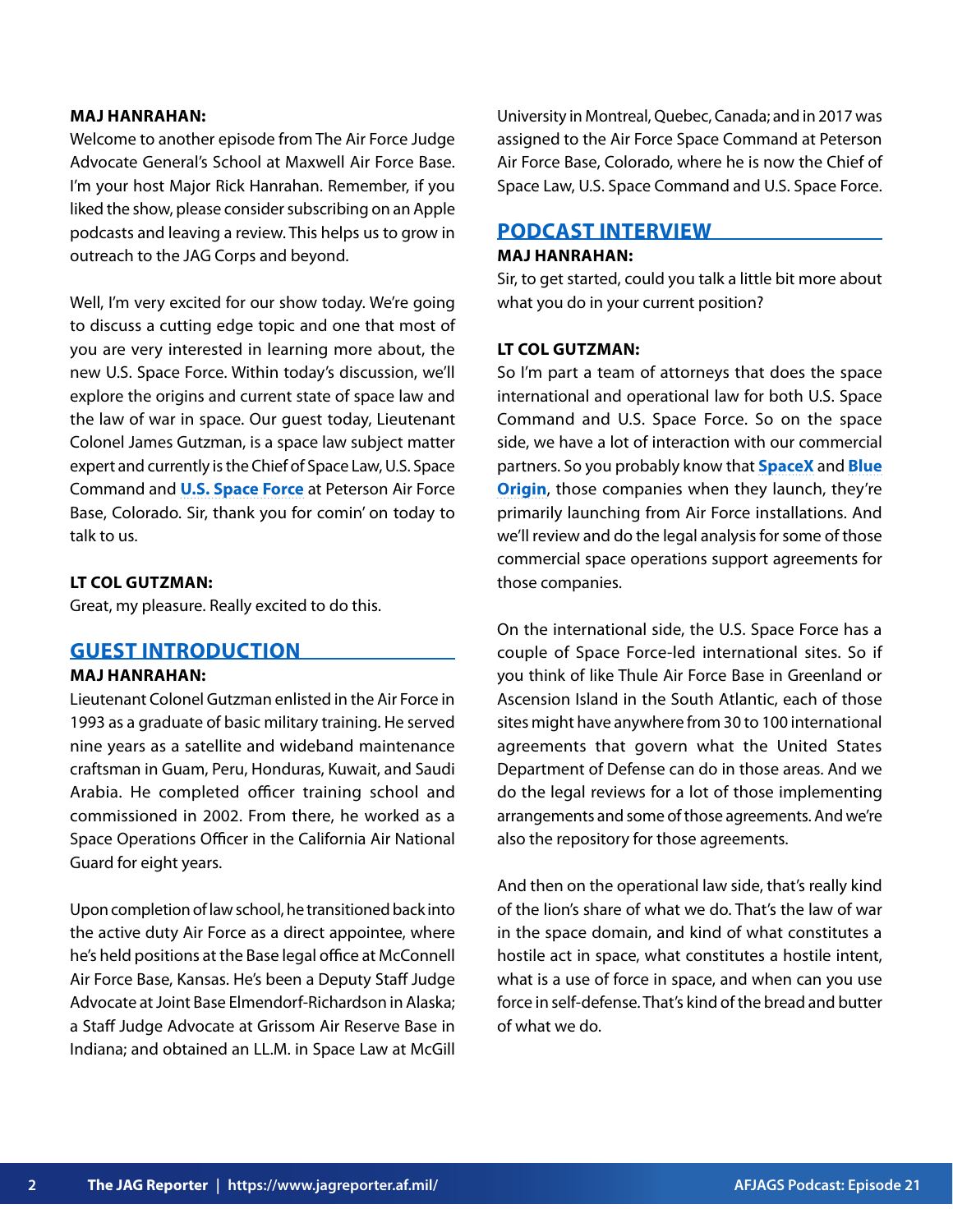#### **MAJ HANRAHAN:**

What are some, if you could perhaps offer a few maybe issues that you've recently had to face that you're allowed to talk about that you're kind of dealing with in the space domain?

# **LT COL GUTZMAN:**

Those run the gamut between the space international and operational law portfolios. We were working on what's called a hosted payload. So sometimes companies or governments will have a satellite bus that they have some extra space on, or that they want to offer to some partners to put on their satellites, and then they'll launch it.

So Japan has recently asked us about their QZSS, the Quasi-Zenith Satellite System, their QZSS satellite. They were saying, hey, does the United States wanna put a hosted payload on that? And there were some legal issues around that that we had to write an opinion on.

On the operational law side, our team is part of CSpOC, the Combined Space Policy organization. We have an attorney who is on the legal and policy working group, and she is kind of working on space policy, what constitutes norms in space and things like that. Those are some of the big issues that we're working on right now.

#### **MAJ HANRAHAN:**

How did you first get interested in the space domain?

#### **LT COL GUTZMAN:**

Oh, that goes back a long way. So when I first enlisted, I was working as a SATCOM maintenance troop, so kind of the ground stations that talk to satellites. And it was the old combat communications construct that we had in the Air Force where we'd go out to the middle of a field and set up satellite dishes. And we'd have to kind of find the satellite and make sure that our big 20-foot dish could connect with another 20-foot dish that was a few hundred miles away, and pass whatever kind of data the command wanted to pass over it. And that's

when I really kinda first learned about electronics and began to become interested.

And then when I finished college, I was gonna go teach high school, and actually I did for Los Angeles Unified for a number of years. But while I was a teacher, California was getting into the space game. And so they had a unit called the 148 Space Operation Squadron that they were setting up and they were commissioning space officers, and I really was interested in that area. So I went through the Air Force School Officer's prerequisite training, and then initial qualification training for the **[Milstar Satellite](https://www.af.mil/About-Us/Fact-Sheets/Display/Article/104563/milstar-satellite-communications-system/) [Constellation](https://www.af.mil/About-Us/Fact-Sheets/Display/Article/104563/milstar-satellite-communications-system/)**, and then upgrade qualification training. And then I flew those satellites for a number of years and really enjoyed it.

Then when I came back active duty as an attorney, we have an opportunity at kind of the six to 10-year mark in our careers to kinda specialize in a certain area of law. And the Air and Space Law program was available up at McGill, so I applied for that because of my space background. And I was really kind of interested in getting back into space. And I was accepted into the program and spent a year up in Montreal, and then have been very happy back here in Colorado to be able to work the space issues and the space domain, and kinda get back with some of the space folks that I knew when I was younger.

#### **MAJ HANRAHAN:**

I presume that you've seen quite an advancement in technology since your early days when you were enlisted working as a satellite and wideband maintenance craftsman in various parts of the world to where we are today, where we're right at four and 5G.

# **LT COL GUTZMAN:**

Yeah, it's really a stark transition. And one of the challenges we have in our current job is the binding law hasn't changed. So the last treaty that the U.S. is a part of was ratified in 1975. So the job I did back in the early '90s where we set up those satellite dishes, we had a 250-person squadron, that a cell phone is infinitely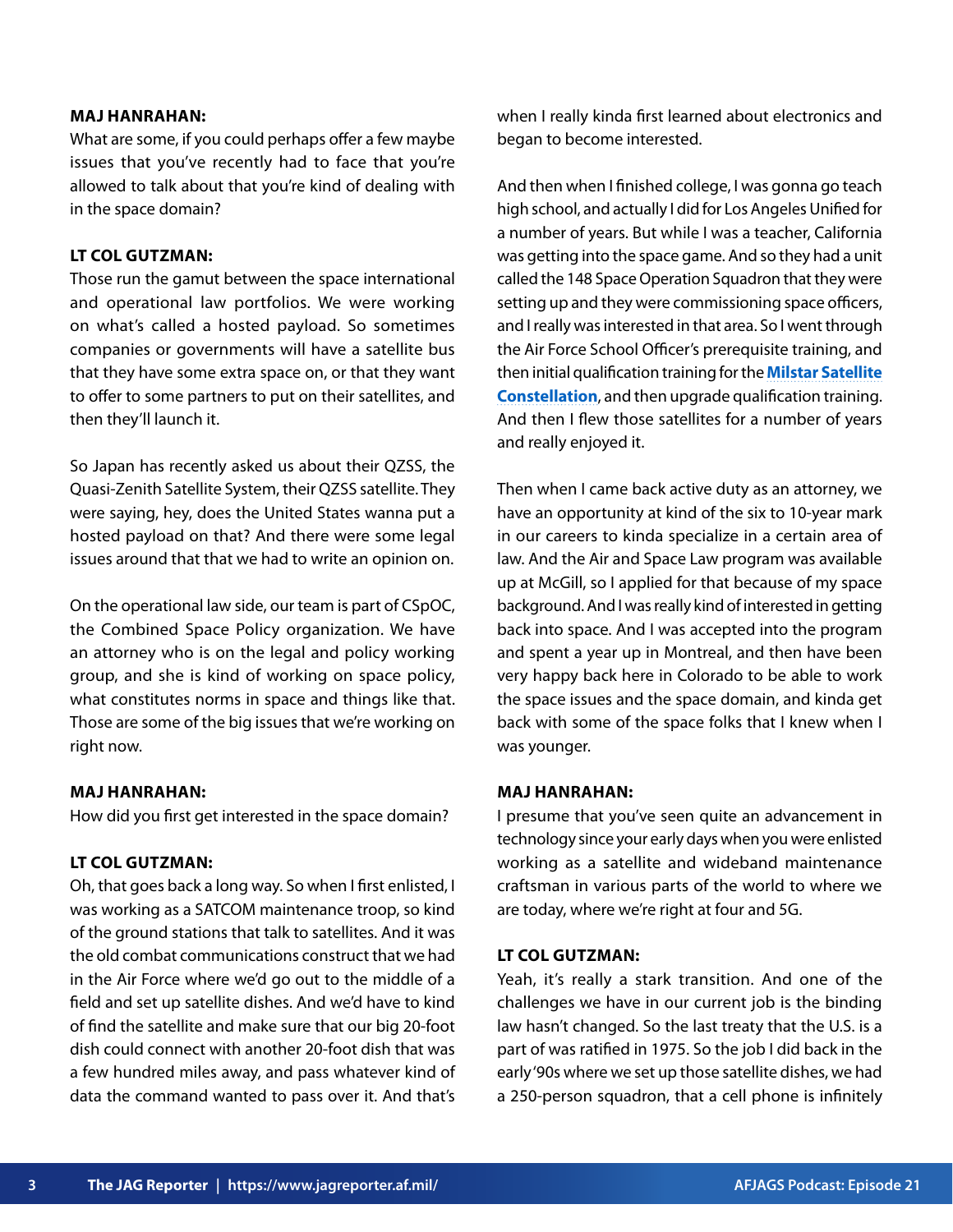more powerful than what we could provide back then with 250 guys. So the change in the technology and the change in the capabilities are drastic, but we're still applying the same law to present-day technologies. And that presents some challenges, particularly in the kinda commercial sector where things are happening that just weren't envisioned in the '60s and '70s when these treaties were being negotiated and ratified.

# **MAJ HANRAHAN:**

So kinda with that, what are the main laws, treaties and/or regulations that govern space law?

# **LT COL GUTZMAN:**

So the biggest one is the Outer Space Treaty, **[1967](https://www.unoosa.org/pdf/publications/STSPACE11E.pdf) [Outer Space Treaty](https://www.unoosa.org/pdf/publications/STSPACE11E.pdf)**. It sets down some of the almost now customary international law tenets of what we can and can't do in space. It sets out the principle of freedom to use and explore, so that any state that can kinda get to space, you can use it. It sets out the principle of non-appropriation, meaning, hey, you can use it, but you can't claim it from your own. There are no sovereign claims on the moon or celestial bodies. You can't say, hey, this part of the moon that the United States landed on is United States territory. And likewise, in the orbital regimes, you can't say, hey, these are United States orbits, or these are Russian orbits or Chinese orbits. It's very clear that you can't appropriate it.

The Outer Space Treaty also set out that general international law applies. And that's quite important for the job we do now. So, in general, international law, of course, is the UN Charter, which is big in international law, international humanitarian law, the law of war, whatever you wanna call it. Article 24 in the UN Charter is a prohibition on the threat or use of force, and that's domain-agnostic. It's a prohibition on a threat or use of force in the land, sea, air and space domains. Likewise, Article 51 of the UN Charter is the right to use force in self-defense. And it's the right to use force in selfdefense in all domains, including the space domain. So that's really where we get a lot of the application.

And so to move back, Article III of the Outer Space Treaty says, hey, general international law and the UN Charter apply to the space domain. And then another big tenet, Article IV of the Outer Space Treaty is a prohibition on nuclear weapons and weapons of mass destruction in space. There's kinda this misconception out there that you can't put any weapons in space. And that's really, certainly not in black letter law. It's just a prohibition on nuclear weapons, weapons of mass destruction, and then there's an additional prohibition. You can't put any weapons on the moon or celestial bodies. So those are kind of the big tenets from the 1967 Outer Space Treaty.

There were a number of follow-on treaties, another four agreements and conventions. So there's a **[1968 Rescue](https://www.unoosa.org/oosa/en/ourwork/spacelaw/treaties/introrescueagreement.html)  [and Return Agreement](https://www.unoosa.org/oosa/en/ourwork/spacelaw/treaties/introrescueagreement.html)**; **[1972 Liability Convention](https://www.unoosa.org/oosa/en/ourwork/spacelaw/treaties/introliability-convention.html)**; **[1975 Registration Convention](https://www.unoosa.org/oosa/en/ourwork/spacelaw/treaties/introregistration-convention.html)**.

And then there's the **[Moon Treaty from 1979](https://www.unoosa.org/oosa/en/ourwork/spacelaw/treaties/intromoon-agreement.html#:~:text=The%20Moon%20Agreement%20was%20considered,into%20force%20in%20July%201984.)**, but the United States is not a part of that and we do not consider that treaty to be binding. So the last functional treaty that we have that I mentioned earlier is the 1975 Registration Convention. And now we're challenged with the task of applying these laws to all of these new technologies that are kind of proliferating in the space domain.

# **MAJ HANRAHAN:**

Could you talk a little bit too about maybe the impetus to how that first treaty, the 1967 Outer Space Treaty, was signed? We'd talked previously and you mentioned the story on Sputnik, right? Sputnik 1 that was launched by the Russians back in October of 1957. And then shortly thereafter, the United States launches their satellite. And you said that there was an interesting interplay between the two nations at that time on how they kind of viewed this domain.

# **LT COL GUTZMAN:**

In 1957, when Sputnik was launched, sovereign air law was well established. So a Sputnik had flown at an altitude where aircraft fly and went over the United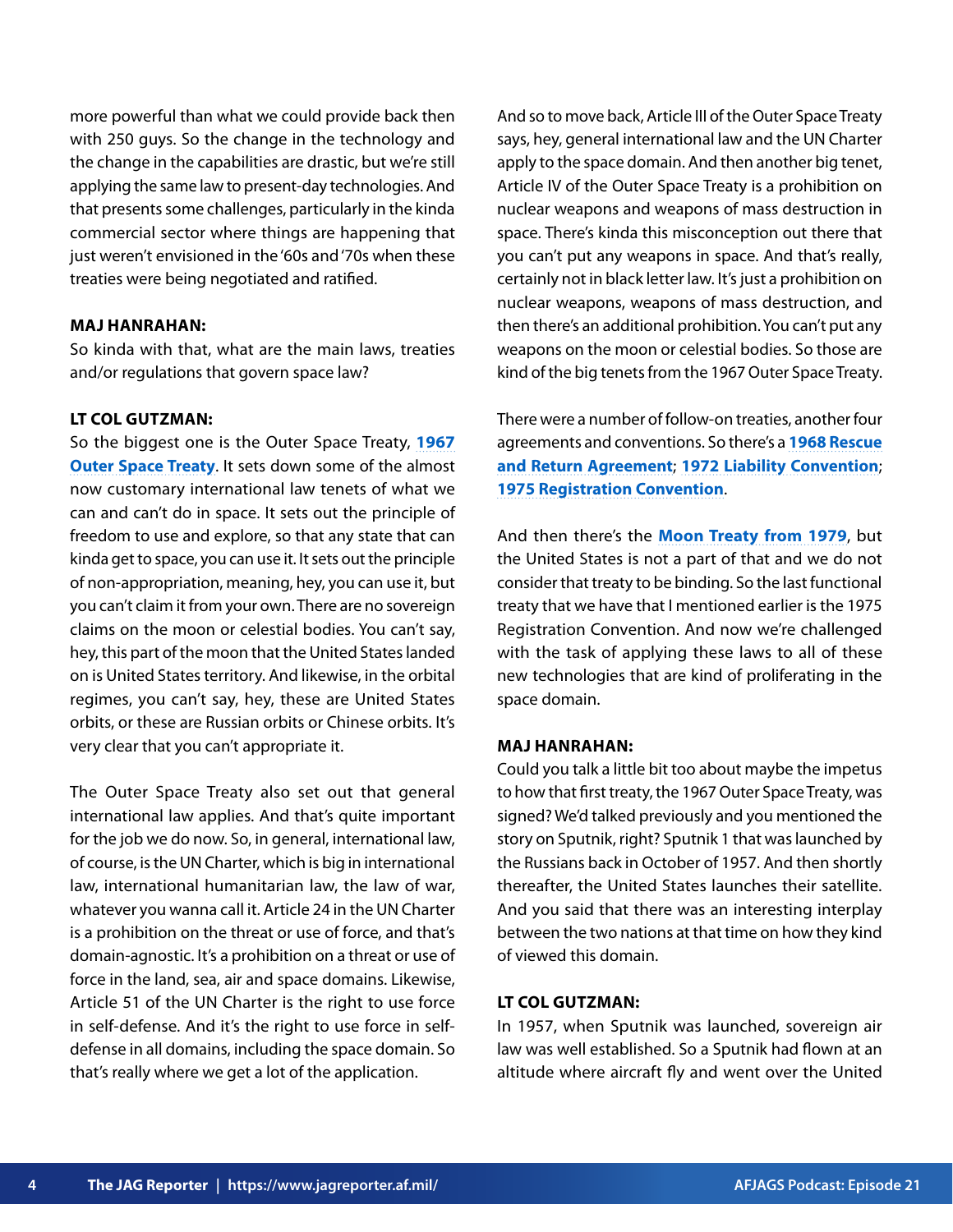States. That would have been a clear violation of United States sovereignty. And now they're sending a spacecraft still over the sovereign territory of the United States. And the United States could have lodged some type of diplomatic objection and saying, "Hey, this is an equal violation of our sovereignty," but they didn't, most certainly because the United States was intending to launch their own satellites. And we did in January of '58, just a few months after Sputnik.

And that transited over the Soviet Union, and the Soviets also did not lodge any diplomatic objection, certainly because they had already flown a satellite over U.S. sovereign territory. And that really got us to the principle of Article I of the Outer Space Treaty of freedom to use and explore. There were only two space-faring nations at the time, and both of them had acted in such a way that made it seem that they believed, and we did believe, that you could fly a satellite over a foreign state and not violate their sovereignty. And that is now considered a principle of customary international law codified as Article I of the Outer Space Treaty. And all states that I've read or seen act, agree with that premise.

# **MAJ HANRAHAN:**

You mentioned how we haven't signed a main treaty in decades. What challenges has that created, laws that are based from the '60s and '70s to technology of the 21st Century?

#### **LT COL GUTZMAN:**

Yeah, there are a couple of poignant examples just to that. So I didn't mention, Article VI of the Outer Space Treaty, and this is rather unique in international law. Article VI functionally states that states or countries are responsible for their non-state actors. So the United States is responsible for SpaceX's actions in space, and likewise UK for Inmarsat or in the United States for Intelsat. Well, in 1967, and that Article is really a compromise between the Soviet, if you think about the systems that were set up at the time, the Soviets at the time did not want private companies to be able to

go into space. They thought, hey, only states should be able to do it. But the United States with our capitalist economic system was looking forward to trying to encourage private investment into space. So the compromise was, okay, companies can go into space, but states are gonna be responsible for their actions. And what companies do, are gonna be attributed to their space or their state sponsors.

Well, in 1967, there was kinda this vague notion of what these companies might look like. Well, now we have all of these international conglomerates that kind of move back and forth. You know, they'll be bought by other companies that might be registered in another state. And so a good example of that is there was a remote sensing company, United States remote sensing company, that was called DigitalGlobe, and remote sensing satellites take pictures of the earth. And it was commercially the exquisite capability internationally.

And so it had all of its licenses in the United States, and all of those licenses were subject to United States requirements. Well, in 2016, MacDonald, Dettwiler and Associates, **[MDA](https://mda.space/en/)**, is a Canadian company that was running a Canadian remote sensing satellite constellation, it was two satellites at the time, **[RADARSAT](https://www.asc-csa.gc.ca/eng/satellites/radarsat/default.asp)**. And MDA bought DigitalGlobe. So the question is, well, what happens now? Who's going to be responsible internationally for those DigitalGlobe satellites that are registered and licensed in the United States, now that it's a Canadian company that is directing and owning what these satellites are gonna do? And I certainly had no idea how it was gonna play out.

They set up a new company and incorporated it in Delaware, and it's called **[Maxar](https://www.maxar.com/)** now. And so the U.S. licenses are still subject to U.S. restrictions and controls, and the Canadian licenses are subject to Canadian restrictions and controls. But it's just a kind of a challenging issue that just wasn't considered in the '60s, but now is gonna happen more frequently as we go forward.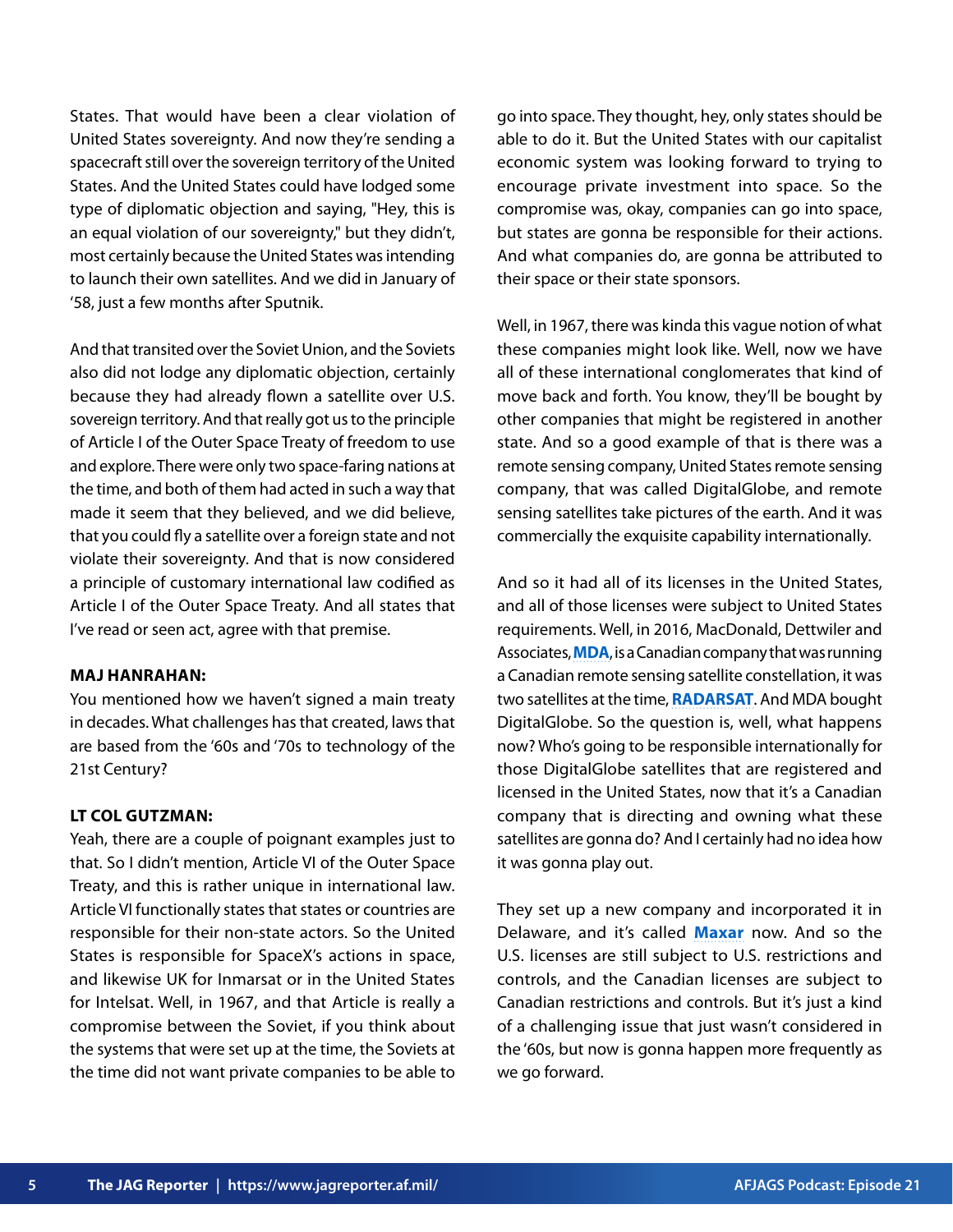#### **MAJ HANRAHAN:**

I'm also aware of kind of a number of different issues in space law that I've seen kinda pass through my desk, working at the Professional Outreach Division, where we get a lot of publication submissions. And one of those had to deal with space debris, which you know, that your average listener might go "Space debris, I mean, what's the big deal?" But when you actually get into it, it looks to be quite a very big deal. Could you talk about that a little bit?

# **LT COL GUTZMAN:**

There's some legal challenges. So the problem with debris is it's dangerous. It's dangerous for these orbits. If one of these satellites is hit with just a tiny bit of debris, it can do catastrophic damage. So the legal issue is coming forward where some of these companies are looking to go up and remove some of the debris. Well, the challenge is that states have maintained jurisdiction and control of their space objects, ad infinitum. And that comes under Article VIII of the Outer Space Treaty. So that if say the United States has a defunct satellite with some type of nuclear power on it, and it's just junk up there, and a company wants to go up and remove that junk or send it into a different orbit so it's not in a commercially valuable orbit, United States still has jurisdiction and control. Likewise for the Soviets or the Chinese or for anybody.

So it's a challenge to go out and say, okay, we're gonna just clean up this orbital regime, but you've got 15 different states with debris in there that may have a vested interest in what happens to that issue, or to that spacecraft. And the companies, you know, there's no mechanism, at least currently, for the companies to go out and say, hey, I'm just gonna go out and clean this up. I'm not gonna go to each of these different states or figure out where this debris came from and ask that state whether I can clean up that piece.

#### **MAJ HANRAHAN:**

Sir, do you have any idea how many satellites are actually orbiting earth at this point?

#### **LT COL GUTZMAN:**

Well, it's a couple thousand. SpaceX, though, it would take me a second to look it up. SpaceX is putting up their megaconstellation. **[OneWeb](https://oneweb.net/)** wants to put up a megaconstellation also. So the couple thousand now is going to turn into 10,000 or 15,000 here soon, and then we'll see from there.

I think SpaceX is putting up 60 satellites at a time right now and they've launched four. I think there have been four launches as of today in mid-March. So they will have thousands and thousands of satellites. It's just proliferating like crazy right now.

#### **MAJ HANRAHAN:**

So I'm assuming that's gonna lead to some high congestion in space.

#### **LT COL GUTZMAN:**

Yeah, and that's another issue. So it will lead to high congestion. Right now there's still enough space to continue to put up these satellites. But as we go through and as it becomes increasingly more congested and contested, the question is, especially from a DoD standpoint, is how are we going to defend our national security space infrastructure when these companies are putting up hundreds or thousands of satellites in the same orbital regimes that we might wanna use, or there are so many satellites and there are so many new, I guess, capabilities out there that anything that goes up could be used also as a weapon, which is what we really kinda get at. So any satellite can ram another satellite, if it has the fuel and if it's close enough to that satellite. So that's something we're dealing with on a day-to-day basis.

#### **MAJ HANRAHAN:**

So kinda transitioning a little bit, sir, you're currently the Chief of Space Law, U.S. Space Command and U.S. Space Force. What is the distinction between those two organizations?

#### **LT COL GUTZMAN:**

Oh, yeah, that's a great question.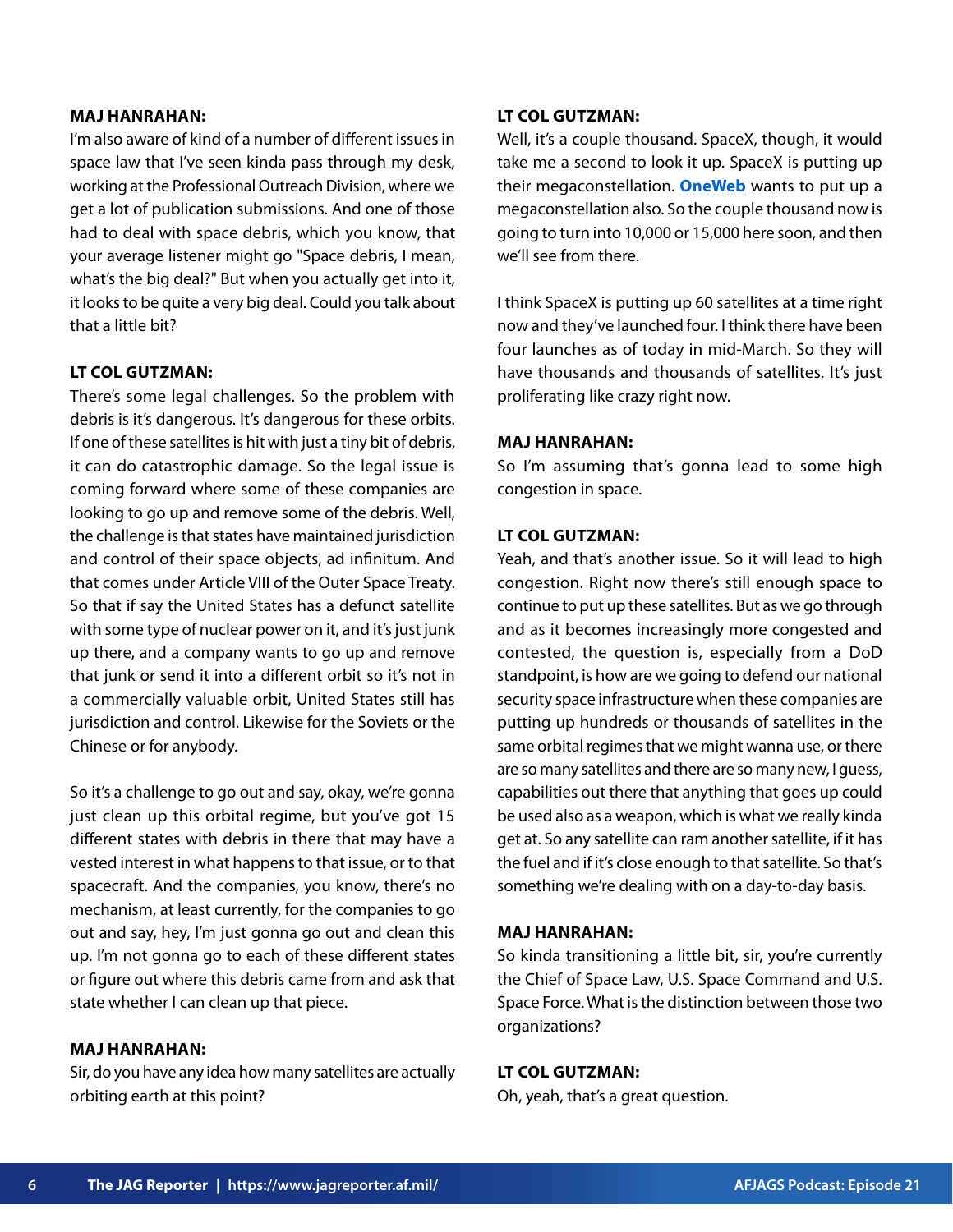So the way the U.S. is, the Department of Defense is organized, you have the services whose jobs are organize, train and equip. So they kinda present forces and capabilities to combatant commanders. So the service aspect is the United States Space Force. If you think of the U.S. Army and the U.S. Navy, they also organize, train and equip to present forces and capabilities to combatant commanders.

Now, the combatant commander is the commander of United States Space Command, which is the combatant commander, it's the newest combatant command. It was stood up in August of 2019. And the combatant command is really the warfighting command. So it's the, to use an Air Force term, it's kind of the difference between EUCOM and USAFE, AF European Command and United States Air Forces in Europe.

So United States Space Command is the combatant command and the United States Space Force is the service that presents the capabilities to the combatant command.

#### **MAJ HANRAHAN:**

Obviously, a lot of our listeners are very interested in the U.S. Space Force, and I think this is kinda maybe a natural segue to discuss that. It's my understanding that, in December of 2019, General John W. Raymond assumed the duties as the First Chief of the Space Force. So it's been around for a few months right now. What's the current composition of the U.S. Space Force? And also, what could you speak about the new U.S. Space Force?

#### **LT COL GUTZMAN:**

General Raymond, he's actually both the U.S. SPACECOM Combatant Commander and the Chief of Space Operations for the U.S. Space Force, or the U.S. Space Force is that new service that was stood up pursuant to the National Defense Authorization Act in December. Right now there's almost like two U.S. Space Forces.

So there's the service level U.S. Space Force, which will take over the space capabilities, but then there's also the U.S. Space Force that I work for, which is kind of an Air Force MAJCOM equivalent that's called the U.S. Space Force. So it's a little bit confusing. But eventually all of those space capabilities in space, operators in space operations will transition from that Air Force MAJCOMlike U.S. Space Force into the service U.S. Space Force that General Raymond is the Chief of Space Operations for.

And at that point, there will just be the service U.S. Space Force and there won't be this MAJCOM-like. And that service is similar to the U.S. Marine Corps in that it's, so the U.S. Marine Corps is under the Department of the Navy. United States Space Force will be, and is, under the Department of the Air Force.

#### **MAJ HANRAHAN:**

How do you think this new service will be received by the international community?

# **LT COL GUTZMAN:**

I think for those states, so when the U.S. Space Force was first announced and allotted by President Trump, and it's been a couple of years ago now, certain states came out, Russia came out and said, oh, this is the United States militarizing space, this is counter, if they continue to run counter to the Outer Space Treaty, we will act in kind.

There are a couple of articles about that. But if you understand the way the U.S. military is organized, this isn't substantially different. It's an organize, train and equip model. And so the U.S. Space Force is going to continue to organize, train and equip its troops to present to the various combatant commands and primarily to the United States Space Command, which would be the Space Combatant Command, or the combatant command with the area of responsibility over space.

#### **MAJ HANRAHAN:**

How does the U.S., if you could also opine this, how does the U.S. justify the Space Force creation when you have an Outer Space Treaty that is more or less a non-armament treaty?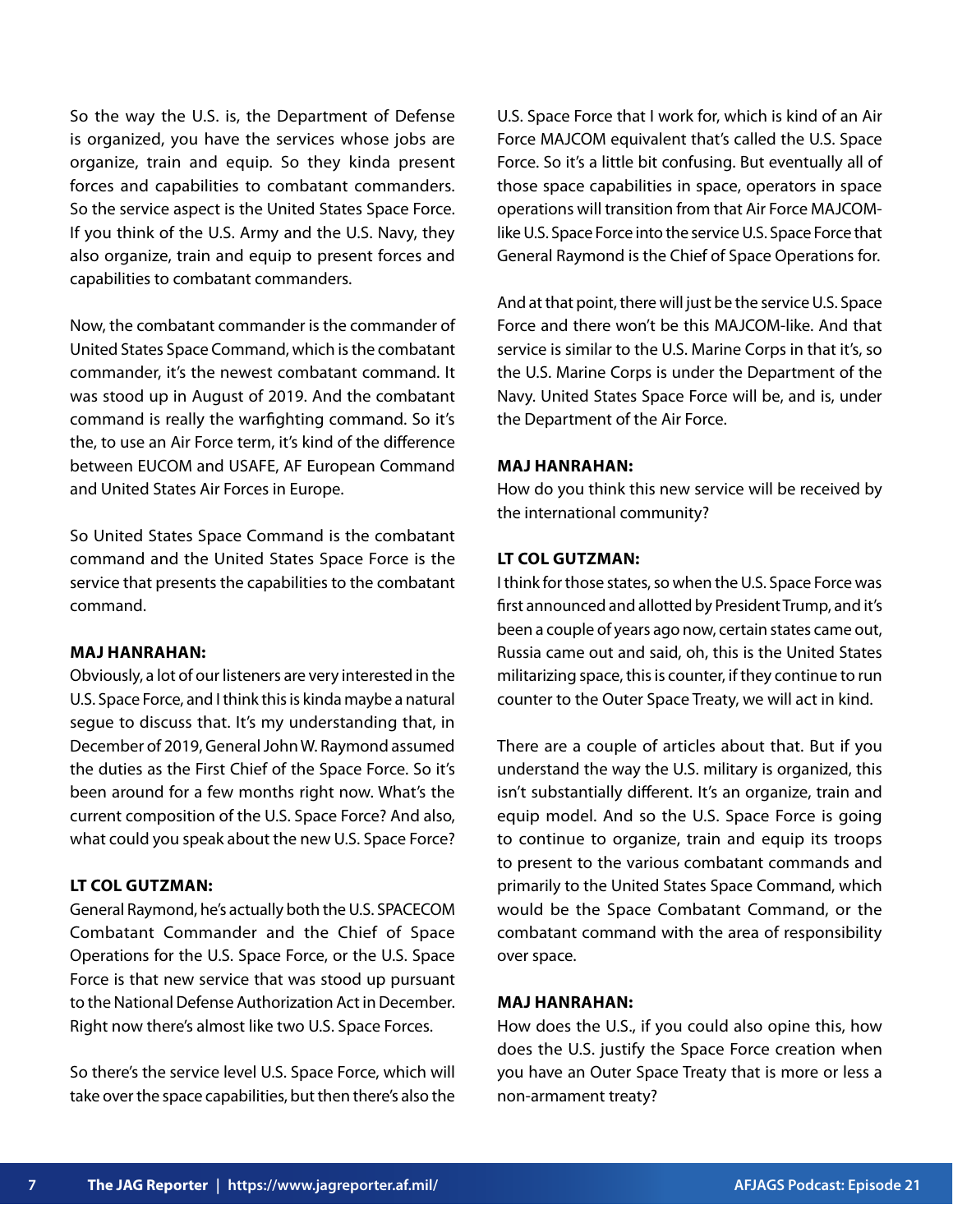#### **LT COL GUTZMAN:**

Yeah, so I would disagree with the premise that it's a non-armament treaty. In the preamble to the Outer Space Treaty, it says space shall be used for peaceful purposes. A, that's not in the binding clauses of the actual articles of the treaty. And B, UNCLOS, the United Nations Convention of the Law of the Sea, also says that the sea will be used for, international waters will be used for peaceful purposes. And the way the United States, and really every other state that's a major player, looks at that is peaceful purposes means non-aggressive. So you can take any type of self-defense action. Similar to what we have in international waters with our U.S. Navy, you can take the same types of actions in space and be in compliance with all of the international treaties, primarily all the space treaties and the UN Charter.

# **MAJ HANRAHAN:**

With that in mind, I know one of the other topics we were going to talk about was kind of the quote, unquote, "law of war" in the space domain. So what actually is that?

# **LT COL GUTZMAN:**

The law of war in the space domain is really just the law of war. The law of war applies in all domains. And what the law of war is, is, hey, you can't threaten or use force against another state in any domain. And you have the right to use force in self-defense in any domain. While there's certain kind of physical differences about the space domain and there's certain capability differences in the space domain, that the analysis is substantially the same, is, hey, has this other state, has this adversarial state committed an armed attack against us or against the United States?

And if the United States says, "yes, they have", well, then we have the right to use force in self-defense. And we can use force in self-defense in any of the domains. So you look at it and you say, okay, is this a use of force or is this an armed attack in the space domain? You say, is this a use of force or is this an armed attack against our state? And you include everything. You include, hey, this is what this adversarial state is doing on the ground, this is what they're doing in the sea, this is what they're doing in the air, and this is what they're doing in space. And this is what our current political military relationship is with that state. And you take all of those factors and you put 'em in context, and you say, okay, given all of these, do we consider this a use of force against us? And if the answer is yes, then we, the United States, will reserve the right to use force in self-defense to any use of force. And we can use force in self-defense in any of those domains.

So the law of war, is the law of war, is the law of war. And if you try to like parse it out by domain, you're gonna be unnecessarily limiting your state's actions. So as long as you can say, okay, this is an illegal use of force or this is an illegal armed attack against our state, there's a nuance there I don't know if you want me to discuss. But as long as you can say that, then you reserve the right to use force in self-defense in all domains.

#### **MAJ HANRAHAN:**

So, in other words, the law of war, we should view that really not any differently or similarly than we do to the other domains?

#### **LT COL GUTZMAN:**

Exactly, right. We're applying the UN Charter and we're including the space domain in that application. So if an adversary state has amassed a bunch of troops on our border, and they've got some ships out, some aircraft carriers out, just outside of our territorial waters, and now they're holding a satellite, a national security satellite hostage in the space domain, you're gonna consider all of those factors and say, hey, is this an imminent use of force or an imminent armed attack? And if it is, we reserve the right to use force in self-defense.

#### **MAJ HANRAHAN:**

And sir, with the advance in technology, as we discussed earlier, and a lot of other states across the world that have now, they have their own space programs, they're getting much more sophisticated. There's many other state actors that are involved in the space domain. Do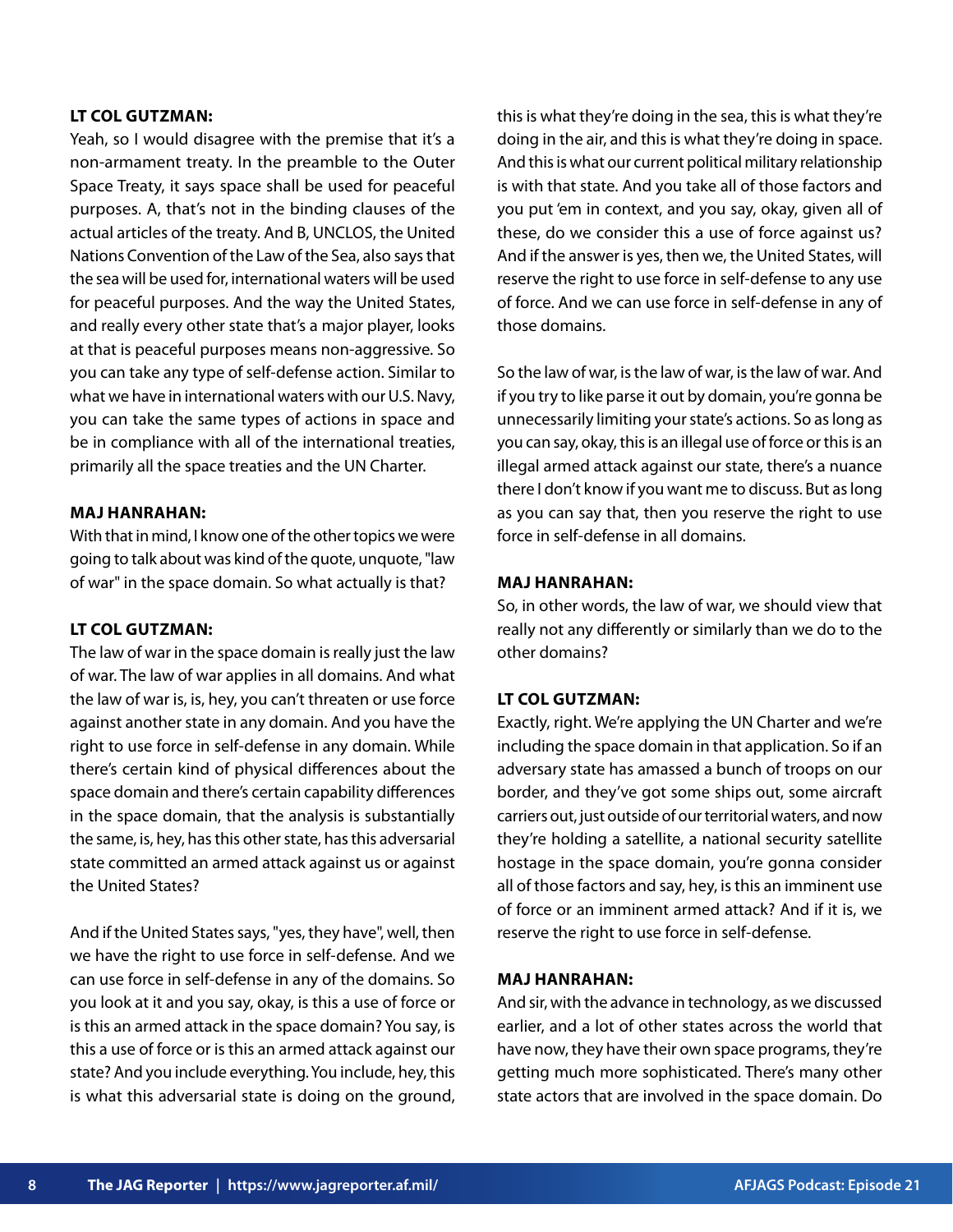we need to take a new and fresh approach to the current legal regime?

#### **LT COL GUTZMAN:**

You know, that's a hard question. And the reason it's so challenging is that it's not just in the space domain, is that states are unwilling to unnecessarily bind their actions. So, that we're not getting multilateral international treaties in any domain these days. You'll see a bunch of what some academics will term "soft law", like United Nations General Assembly Resolutions or certain non-binding agreements, but you might see some additional bilateral agreements or coalition agreements, but I don't think we will see anything like the original four treaties. I don't think we'll see anything new like that in my lifetime.

# **MAJ HANRAHAN:**

And if you could, sir, why do you think that's the case?

# **LT COL GUTZMAN:**

Well, I think states have become more reticent to sign away any kind of flexible options in the future, again, in all domains. So that when space was new and they didn't know exactly how it was gonna play out, and they wanted to make sure that everybody was gonna play by a certain limited set of rules, it was a little bit easier for these states to get together and say, okay, this is what we're gonna do. And in any treaty or in any international agreement, you're giving something up, right? You're gonna say, hey, I won't do X to ensure that you also don't do X. And as space plays out, we're not at a level where all the states are going to agree that, hey, I'm willing to give up whatever that is in order to ensure that you also won't do it.

# **MAJ HANRAHAN:**

So, would it be fair to more or less summarize that states deliberately want laws to more or less remain a little unclear or ambiguous for their own national interests, maybe much like we see in the cyber domain?

#### **LT COL GUTZMAN:**

Yeah, absolutely. I mean, in international law, there has long been a practice of intentional ambiguity where states are looking to maybe sign onto something to say that they're a member of this treaty, but they don't wanna unnecessarily bind their actions unless they have to. And that's really what we're seeing now. I mean, internationally, that's what we're seeing now, but specifically in the space domain also we're seeing that.

#### **MAJ HANRAHAN:**

What are some of the biggest challenges you think we're gonna face in the near-term, maybe in the next five to ten years in the space domain?

# **LT COL GUTZMAN:**

I think the challenges are establishment of operational norms. So, I don't mean legal norms, I just mean operational norms. Whereas if you're in international airspace or in international waters, there are a series of norms that other states and the United States will follow so that you know, hey, this is what the intent of the other state is. So that if, say if they get within, in the international airspace, if they get within 20 nautical miles, X happens. If they get within 10 nautical miles, Y happens. But all the states know what that is, and they know if they're gonna break it, they know what kind of the potential repercussions are. And we don't have anything like that in space.

You may have seen there was an article in **[Time](https://time.com/5779315/russian-spacecraft-spy-satellite-space-force/)** that, an interview with General Raymond, where he mentioned this Russian spacecraft that is following, that appears to be following a United States spy satellite. Well, we just don't have the norms to say, okay, this is okay but this isn't. And if you cross that line, these are the potential response actions that we have. We just don't have that at this stage. So as those norms get fleshed out, and they're being worked diligently at much higher levels than where I'm at, as they get fleshed out and we learn more about, hey, these are what the capabilities are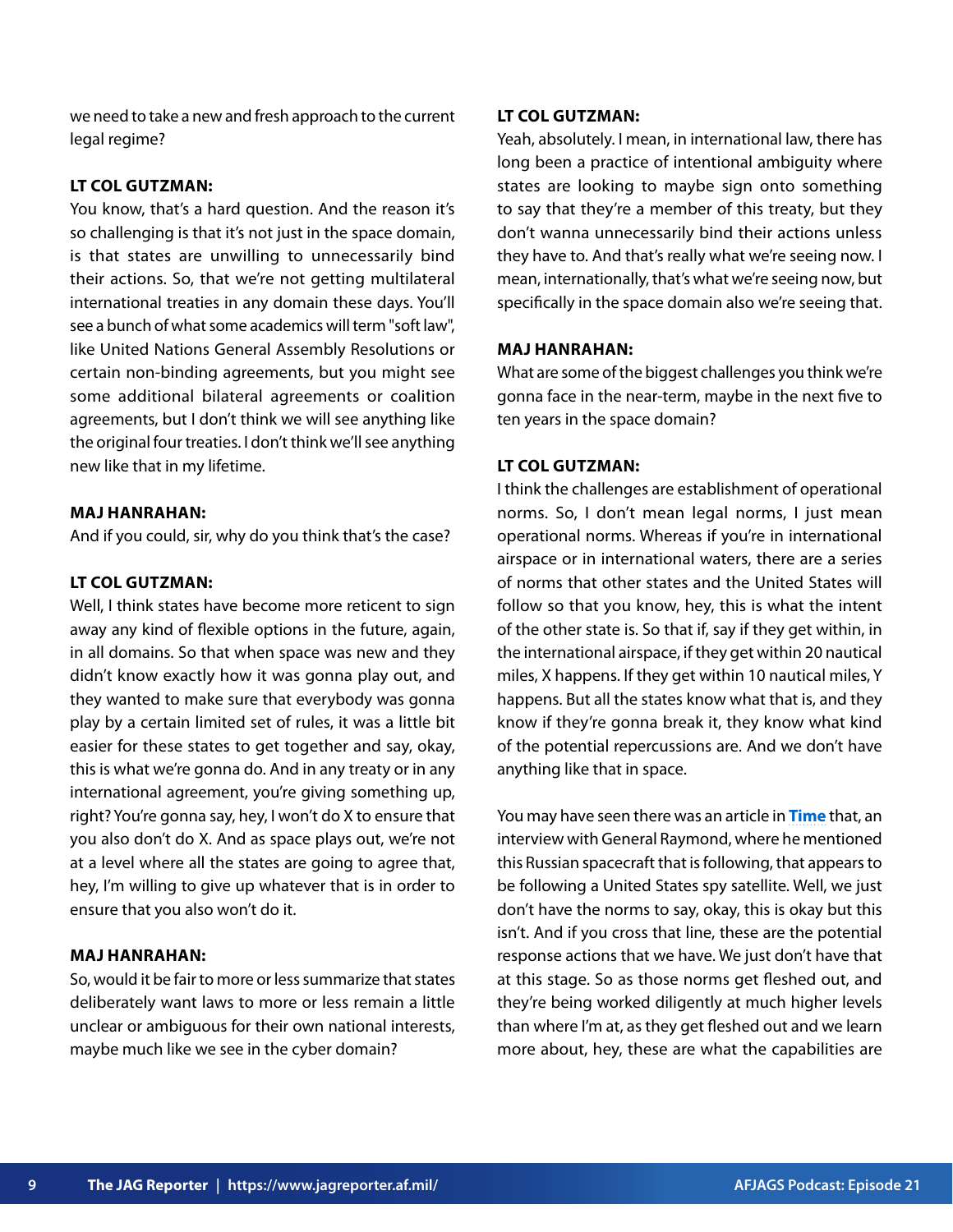of these other states and this distance is okay in this orbital regime, and this distance is okay in that orbital regime, I think that's gonna be the biggest challenge going forward.

# **MAJ HANRAHAN:**

How will those norms likely be played out? Will that be done from state to state? Or will you see bodies of states getting together to come to compromises on this?

# **LT COL GUTZMAN:**

I think it'll be bodies of states. CSpO, the Combined Space Policy Organization, there are a couple of international manuals, mostly on the academic side, not at the state level, on the military use of space that are pending. One is called MILAMUS, which is the Manual of International Law and the Military Use of Space. The other one is called Woomera, and so the Woomera manual. Both of those will be published within the next couple of years. And those are kind of these coalition efforts. So I think we'll need, and then of course, UN COPUOS, The Committee on the Peaceful Uses of Space, the United Nations Committee on the Peaceful Uses of Space, will continue to work together to at least get non-binding guidelines put out there as we go forward.

#### **MAJ HANRAHAN:**

What excites you about space today and going into the future, sir?

# **LT COL GUTZMAN:**

Leveraging this amazing commercial revolution of these new companies that are coming in, they're pouring billions of dollars into capabilities. And the DoD can have kind of tunnel vision where we continue to do see things the same way. Well, now we've got these commercial partners out there that are just revolutionizing the way we launch, what we can do from space, the capabilities that are out there. That's gotta be just the most exciting thing. And I'm really looking forward to seeing what happens in the next five years.

#### **MAJ HANRAHAN:**

Do you think we'll see man walking on Mars in our lifetime?

# **LT COL GUTZMAN:**

I don't know, maybe 30 years' time. It's hard to say when the technology, it continues to explode. It's kind of an exponential curve. I'm excited to see what happens. I just don't know what it'll be.

#### **MAJ HANRAHAN:**

I know Elon Musk has made some bold proclamations on SpaceX, so just wanted to hear what your thoughts were on that, sir [laughs].

# **LT COL GUTZMAN:**

Nope, nope, nope.

#### **MAJ HANRAHAN:**

So, kind of in summary, sir, are there any resources, whether books, videos, podcasts or anything else that you might want to recommend to our listeners where they can learn more about space law, today's topic?

# **LT COL GUTZMAN:**

Sure. So the United Nations has a website out there that lists all of the **[space treaties](https://www.unoosa.org/oosa/en/ourwork/spacelaw/treaties.html)** and that's a good starting point. And then there are a number of treatises or overviews of space law. The two that I look at are, one is by a professor out in Nebraska, **[Frans Von der Dunk](https://law.unl.edu/frans-von-der-dunk/)**, who has a space law treatise. And then there's another one, Lyall and Larsen is another one that I usually go to when I wanna kinda figure out, hey, this is kind of where we're at. They're valuable in that, you know, you can read the entirety of those four treaties of black letter space law in 45 minutes, but then you really wanna know, okay, what have the states done since the 1960s and 1970s, so that they see what compliance with these treaties means?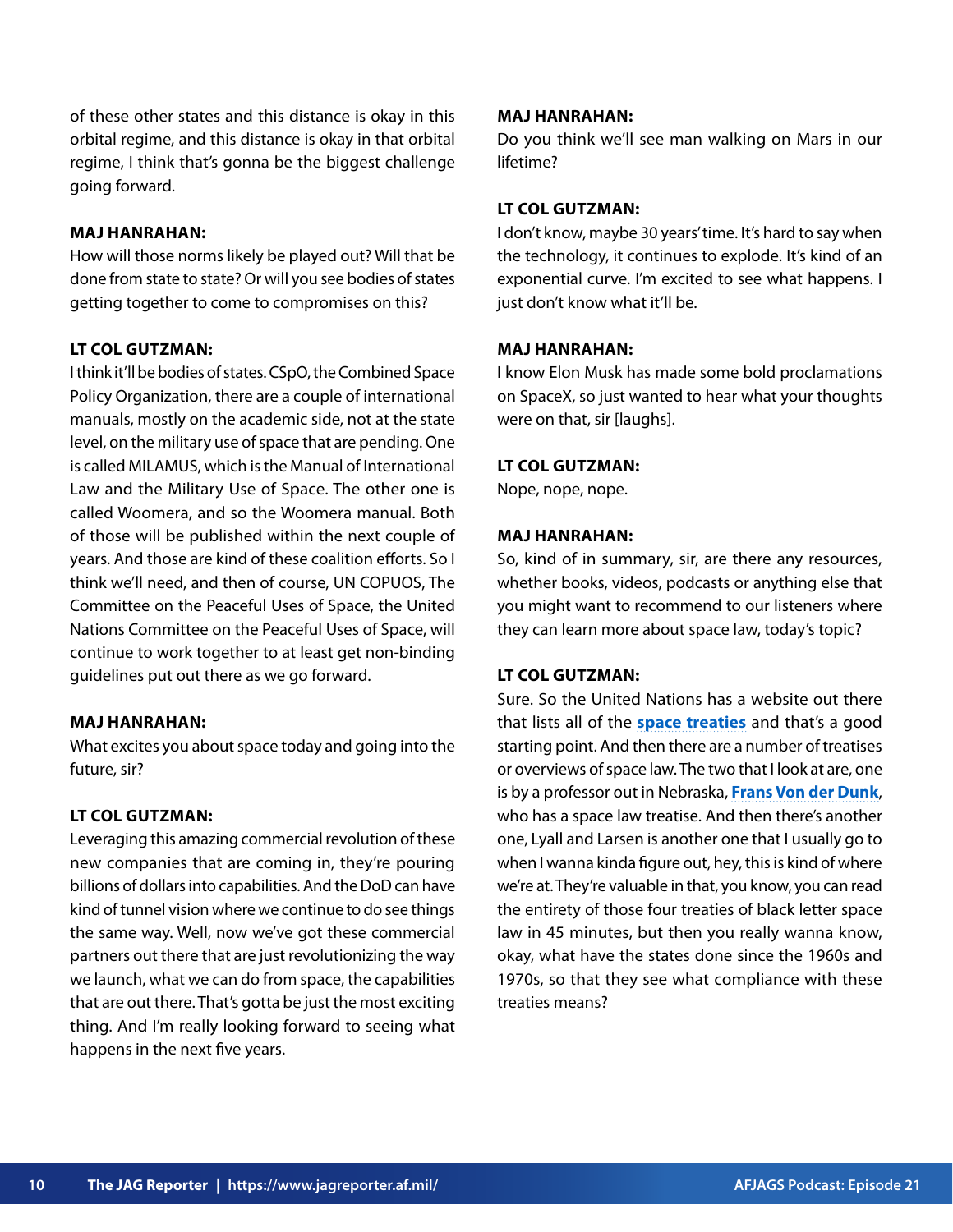And then there's, we didn't discuss it, but there's quite a bit of national law also that governs space. A space law firm, say like if you're a United States company, it's United States domestic law. So those are all things that are kind of incorporated in those treatises, so those are the ones that I like to look at.

#### **MAJ HANRAHAN:**

Thank you, sir, and we'll make sure to put those in our show notes once this is published live and on our website. With that, sir, any last final parting tips, words, or any other thing you'd like to leave with our listeners on the topic of space law?

#### **LT COL GUTZMAN:**

No, I thank you so much for having me on, I really appreciate it. It's an exciting field and it's gonna continue to grow through the next couple of decades. So people are interested in it, I encourage them to pursue getting into space law.

#### **MAJ HANRAHAN:**

Well, great, sir. Thank you so much again for your time today. That'll be the end for our show today.

#### **LT COL GUTZMAN:**

Oh, great, thank you much.

#### **TAKEAWAYS**

#### **MAJ HANRAHAN:**

Well, that concludes our interview with Lieutenant Colonel James Gutzman. Here are my top three takeaways from the interview.

**Number one, space technology is pushing the legal boundaries of the main governing space laws of the 1960s and '70s**. Here's a quick historical snapshot on our technological advancement to emphasize this point. On October 4th, 1957, history changed when the then-Soviet Union launched Sputnik 1, the world's first artificial satellite into space and the dawn of the Space Age. Within months, the U.S. successfully launched

its own satellite. And a year later, NASA was born. And within 12 years of Sputnik 1, U.S. astronauts Neil Armstrong and Buzz Aldrin became the first humans to walk on the moon on July 20th, 1969.

Since the late 1960s, humankind has continued to push the bounds of space exploration and discovery. We've successfully sent satellites into intergalactic space, explored planets in our solar system with remarkable precision, discovered and created numerous new technologies due to space exploration or tangentially related to it, such as GPS, LEDs, CAT scans, scratchresistant lenses, water purification systems, wireless headsets, to the computer mouse and laptops among other advancements. And, according to multiple sources, there are over 2,000 satellites currently orbiting earth and potentially thousands more in the coming years, for the United States and Russia aren't the only state players anymore, and private enterprise has become a huge factor in the 21st century.

With that quick technological backdrop, the laws that govern space are still rooted in the 1960s and '70s. As discussed in the interview, the primary laws and conventions that govern space today include the 1967 Outer Space Treaty; the 1968 Rescue and Return agreement; the 1972 Liability Convention; the 1975 Registration Convention, which was the last main binding convention or treaty that the U.S. signed; and the 1979 Moon Treaty, which the U.S. is not a part of. These main laws have set the space legal framework for decades, along with other international and national laws and regulations. While these laws have more or less provided a sound legal framework for the space domain, they could not possibly have anticipated all the new technological developments over the last 50 years. Many of these laws remain largely ambiguous in many areas of space, which can cause uncertainty and conflict in the interpretation of them among state actors. As we sit in 2020 with the continued advancement of space technology, it seems to me that we may want to reevaluate these governing laws to ensure they are primed for our future in space.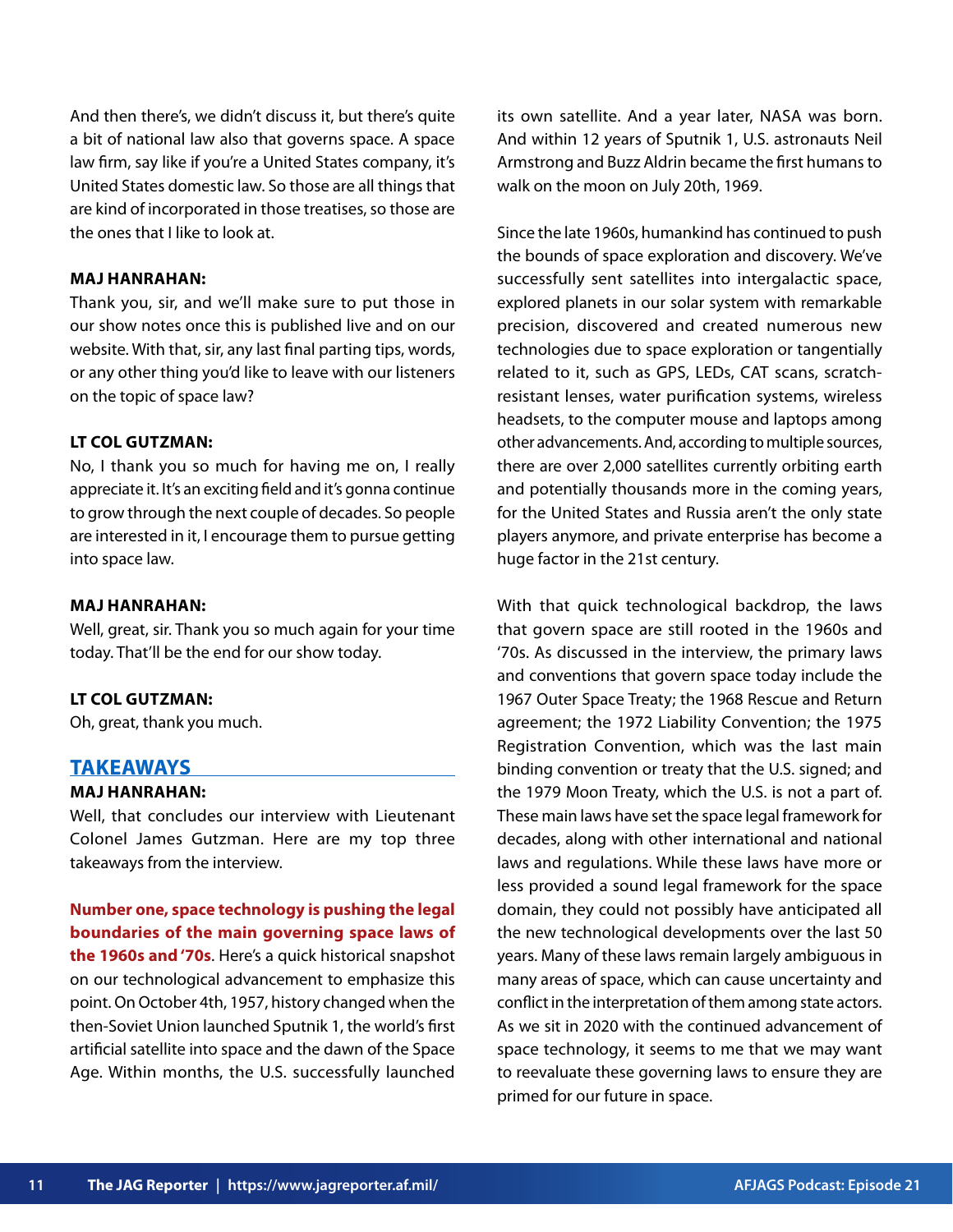**Number two, private enterprise continues to become a bigger player in the space domain.** As Lieutenant Colonel Gutzman mentioned, commercial partners are revolutionizing the way we quote, unquote, "do space" from the way we launch to communication systems, travel, and the very operation in space itself. Private enterprise has taken a controlling lead in many areas of space through companies like SpaceX, Blue Origin, and OneWeb.

For example, SpaceX and OneWeb both want to put up megaconstellations. SpaceX is putting up 60 satellites at a time, and there have been multiple launches so far. This will lead to higher congestion in space, which will pose new challenges. For example, how will states defend their national security space infrastructure when private companies are filling out the orbital space regimes above earth? Plus anything that goes up into space could potentially be used as a weapon, as Lieutenant Colonel Gutzman mentioned. How will this play out in space norms?

Further, corporate mergers and acquisitions have also led to legal dilemmas. For example, DigitalGlobe was the commercial exquisite private company, and it had all its licenses in the U.S. Then, MDA, a Canadian company, bought DigitalGlobe to the tune of \$2.4 billion. From a legal perspective, who becomes responsible for this new company's space assets? If you recall, under the current legal space framework, each country is responsible for private enterprises from its own country. MDA set up a new company and incorporated it in Delaware called Maxar Technologies in an attempt to separate U.S. companies and Canadian companies under each of their respective state regimes' legal authorities. If this sounds a little confusing, that's the point. Private enterprise with its mergers, acquisitions and other unique attributes, has made the space domain even more complicated.

**Number three, international space norms remain the number one challenge in space**. Lieutenant Colonel Gutzman mentioned that the number one challenge in the space domain is in establishing norms. This point essentially ties into the previous two points. And these are not just the legal norms, but operational norms as well.

Further, Lieutenant Colonel Gutzman mentioned that many states have deliberately treated the space domain in an ambiguous manner. They're more or less afraid of effectuating change that could negatively impact their own space interests and/or national security concerns. Fair enough there. However, leaving much of the law in a state of ambiguity is likely not the best long-term solution. As space becomes more congested, private enterprise becomes even more vested, and more conflicts arise, the laws will need to be updated.

In summary, we've come a very long way indeed from Sputnik 1's first orbit of earth in October of 1957. And more recently, on December 20th of 2019, the U.S. created the world's first Space Force. How other countries react to this step remains to be determined. Where will we be in 10, 20, 50 or 100 years from now is anyone's guess. Elon Musk, the founder of SpaceX, has boldly proclaimed that man will walk on Mars in our lifetime and perhaps colonize it in the next 100 years. If this turns out to be even remotely true, which many believe it will be, we owe it to ourselves and future generations to take a clean and fresh look at the space law regime in context with our technological advancements.

Thank you for listening to another episode. If you liked this episode, please let us know by leaving a review on Apple podcast. We appreciate the support. We'll see you on the next episode.

#### **ANNOUNCER:**

Thank you for listening to another episode of The Air Force Judge Advocate General's Reporter Podcast. You can find this episode, transcription and show notes along with others at reporter.dodlive.mil [now **[JAGreporter.af.mil](https://www.jagreporter.af.mil/Podcasts)**]. We welcome your feedback. Please subscribe to our show on **[iTunes](https://podcasts.apple.com/us/podcast/air-force-judge-advocate-generals-school-podcast/id1488359609)** or **[Stitcher](https://www.stitcher.com/show/air-force-judge-advocate-generals-school-podcast)** and leave a review. This helps us grow, innovate, and develop an even better JAG Corps. Until next time.